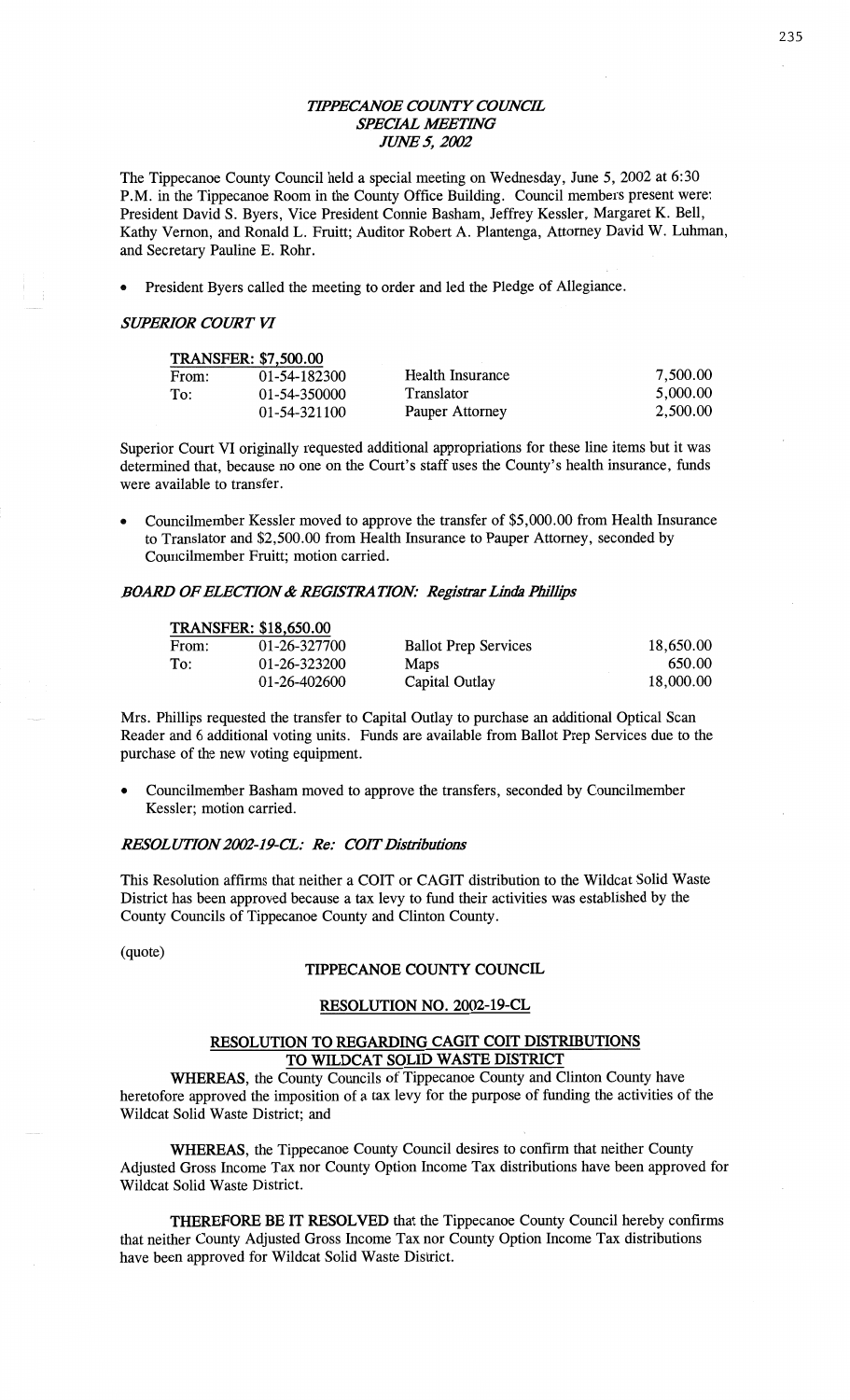Presented to the County Council of Tippecanoe County, Indiana, and adopted this 24th day of June, 2002, by the following vote:

|                     | <b>VOTE</b> | <b>TIPPECANOE COUNTY COUNCIL</b> |
|---------------------|-------------|----------------------------------|
| David S. Byers      |             | David S. Byers, President        |
| Connie Basham       |             |                                  |
| Jeffrey Kessler     |             | Connie Basham, Vice President    |
| Margaret K. Bell    |             | Jeffrey Kessler                  |
|                     |             | Margaret K. Bell                 |
| Jeffrey A. Kemper   |             | Jeffrey A. Kemper                |
| <b>Kathy Vernon</b> |             |                                  |
| Ronald L. Fruitt    |             | <b>Kathy Vernon</b>              |
| ATTEST:             |             | Ronald L. Fruitt                 |

**Robert** Plantenga, **Tippecanoe** County Auditor

(unquote)

- **0** Councilmember Kessler moved to approve **Resolution** 2002-19-CL, seconded by Councilmember **Basham;** motion carried.
- -) Councilmember Jeffrey A. Kemper entered the **meeting.**

## *FHVANC'IAL* STA *TEAENT: Auditor Robezt Plantenga*

**Auditor** Plantenga reported the 2002 uncommitted County General Funds through May 31, 2002 are \$336,857.11.

## *RECESSED 6:55* RM

*RECONVENED: 7:00* RM

#### **DISCUSSION:** Regarding **Establishment** of Motor **Vehicle Excise** Tax **&** Wheel Tax

President Byers reconvened the meeting and explained **that** a Wheel Tax will only be imposed on license plates **purchased** in Tippecanoe County. The proceeds can be used for **paving** and maintaining local roads but not State or Federal highways. He read portions of letters received from various Tippecanoe County entities.

> **Those in support:** Those in opposition: City of West Lafayette Town of Otterbein<br>City of Lafayette Town of Shadeland City of Lafayette Town of Shadeland<br>Town of Dayton Town of Battlegrous Town of Clarks Hill

Town of Battleground

President Byers allotted one (1) hour for public comments and two (2) minutes for each speaker.

#### **PUBLIC COMMENTS**

**Speakers** in opposition

| Bill Shelby, 113 Deems Dr.                  | Mike Brown, 9608 Morningside   |  |
|---------------------------------------------|--------------------------------|--|
| Ln.                                         |                                |  |
| Larry Clugh, 3912 Monitor Mill Dr.          | Matthew Phelps, 758 E 700 S    |  |
| Randy Griffith, 841 S Newman Rd.            | Alan Kemper, 5710 E 700 S      |  |
| Rick Miller, 234 Stacey Hollow Dr.          | Kevin Underwood, 6915 N 225    |  |
| W                                           |                                |  |
| Wyatt Poppe, 7701 W Gas Line Rd., Frankfort | Jim Peterson, 1817 Arcadia Dr. |  |
| Robert Morgan, 2921 S 9th St.               | Robin Vandeventer, 1521        |  |
| Normandy Dr.                                |                                |  |
| Chris Amos, 3810 N Co. Line Rd.             | Jim Buck, 4203 N 900 E         |  |
|                                             |                                |  |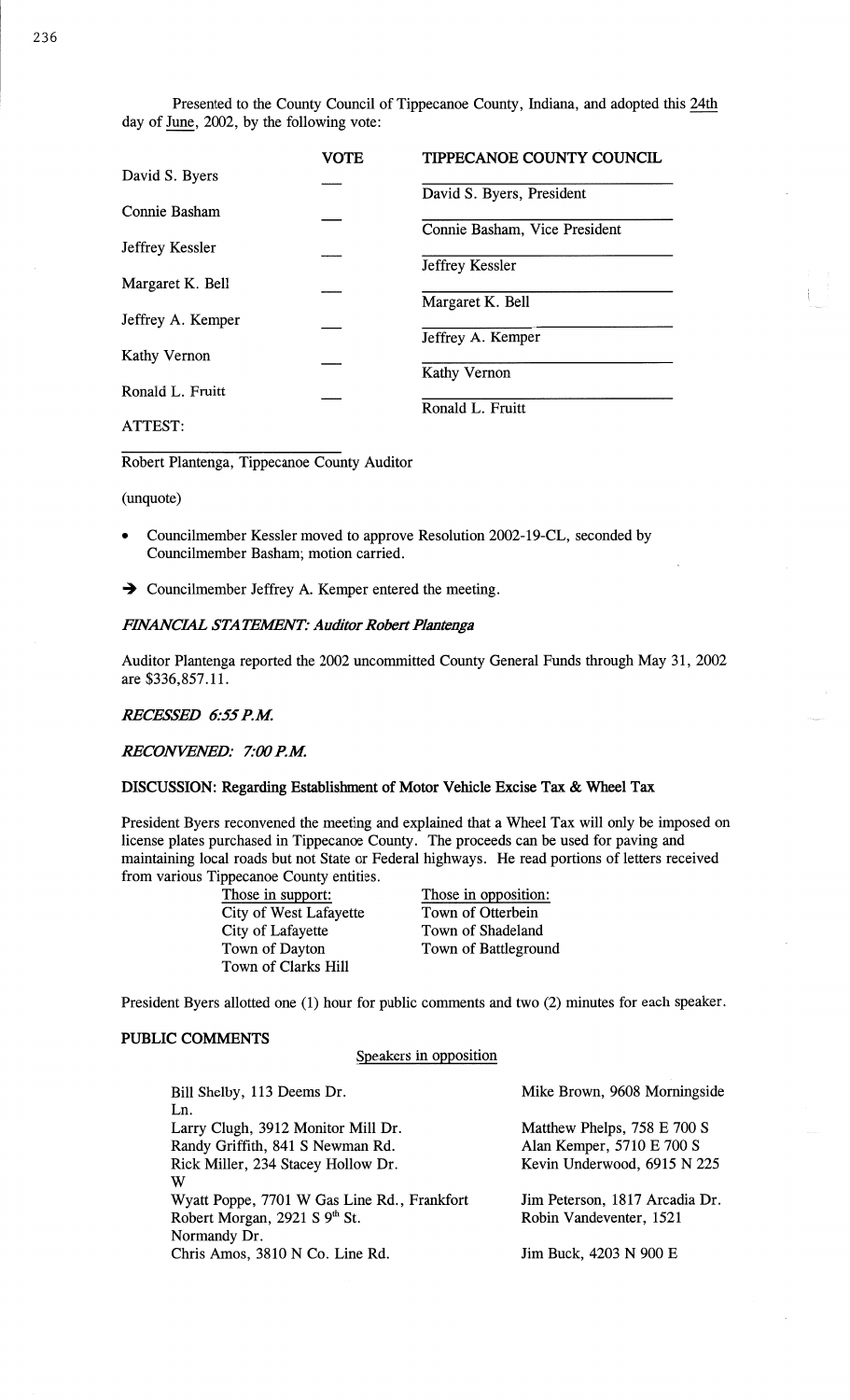Speakers in Favor

**Mark Albers** Bill Haan, 8616 S 550 W<br>Susan Smith, 1816 Carlsbad Dr. KD Benson, 2500 N 600 W Susan Smith, 1816 Carlsbad Dr. Jim Gross, 2 Castellan Dr.

Bill Shelby: We need to fill the pot holes but it is not fair to ask for support of this Ordinance without announcing the **amounts** of the two taxes. He wondered if there would be a sundown clause in this Ordinance in case the supplemental funds from the State become available again.

President Byers said the Council is considering flat fees of either \$20.00 or \$25.00 for both taxes.

Mike Brown: He owns three (3) vehicles but **said** he can drive only one at **a** time. He said he would be charged like those who only own one (1) vehicle.

Larry Clugh: Mr. Clugh said 50% of his trucking business is out-of-County, and he sees no incentive to **keep** a business in this County if the Wheel Tax is **passed.** He thinks the Tax is unfair because out-of-county residents **won't** be paying to use our roads. He pointed out that some companies buy their license plates in other states but operate their businesses in Tippecanoe County. He **thinks** City, County, church, and other exempted groups should pay the Tax because they also use the roads. Mr. Clugh said this Tax cannot be fair and equitable.

Matt **Phel:** Mr. Phelps expressed concern for elderly **citizens** on fixed incomes who drive an **minimal** number of miles **a** week. He knows many out-of-county employees who use our roads but will pay **nothing.** He said if the gas tax increase is passed, we will be taxed twice for roads.

Randy Griffith: Mr. Griffith **said** outside contractors will not pay the Tax but will use our roads and tear them up. He **said** it is an unfair tax because not all users will pay.

**Alan** Kemger: As President of Farm Bureau and representing its members, Mr. Kemper **doesn't think** this is the correct way to fund roads and suggested a gas tax increase would be more **logical.** In his **opinion,** this is **a** new property tax on vehicles licensed in the County but, because we are a regional economic hub, many out-of-county vehicles will use our roads but won't be **taxed.** He **thinks** this Tax is not logical because the economic situation of the community is not good at the present time.

Mark Albers: As County Highway Executive Director, Mr. Albers said the County has 35 **miles**  of gravel roads that exceed 100 vehicles per day and \$100,000 is spent annually for dust control on those roads. He pointed out that out-of-county employees are using the State roads rather than County **roads.** 

Rick Miller: Mr. Miller **asked** why the Council wants to impose a permanent tax to replace a short term shortfall and questioned the rush. He would like to see along term **plan** for the use of the money that will be collected. He thinks there are solutions that can be found without implementing **a** tax that is unfair and unpopular.

**Kevin** Underwood: As Vice President of Farm Bureau, Mr. Underwood said the membership passed a resolution opposing the Wheel Tax. He **said** farmers and some construction companies will be taxed the same on vehicles that are only used seasonally. A large number of out-ofcounty grain **trucks** that come to Staleys and Cargill will not be taxed but grain trucks from local farms will. He asked the Council to vote for the good of all County **residents.** 

Wyatt Popge: As **a** representative of Abate of **Indiana,** he **said** motorcycles put little stress on **a**  highway system due to their low weight. He thinks it would be unfair to charge \$20 or \$25 for **a motorcycle.** 

Bill Haan: Mr. **Haan** supports good roads and the only funding source is tax money. He said the Wheel Tax is the only local tax **option** available to the County. Although the County is currently spending EDIT Funds on roads, that amount is limited. The Wheel **Tax,** passed by 26 other **Indiana** counties, has to be passed by July 1, 2002 to be effective for 2003.

Jim Peterson: Mr. Peterson said he is opposed with **mixed** emotions. He **expressed** concern about the rush to pass this Tax without much thought on how the revenue will be spent.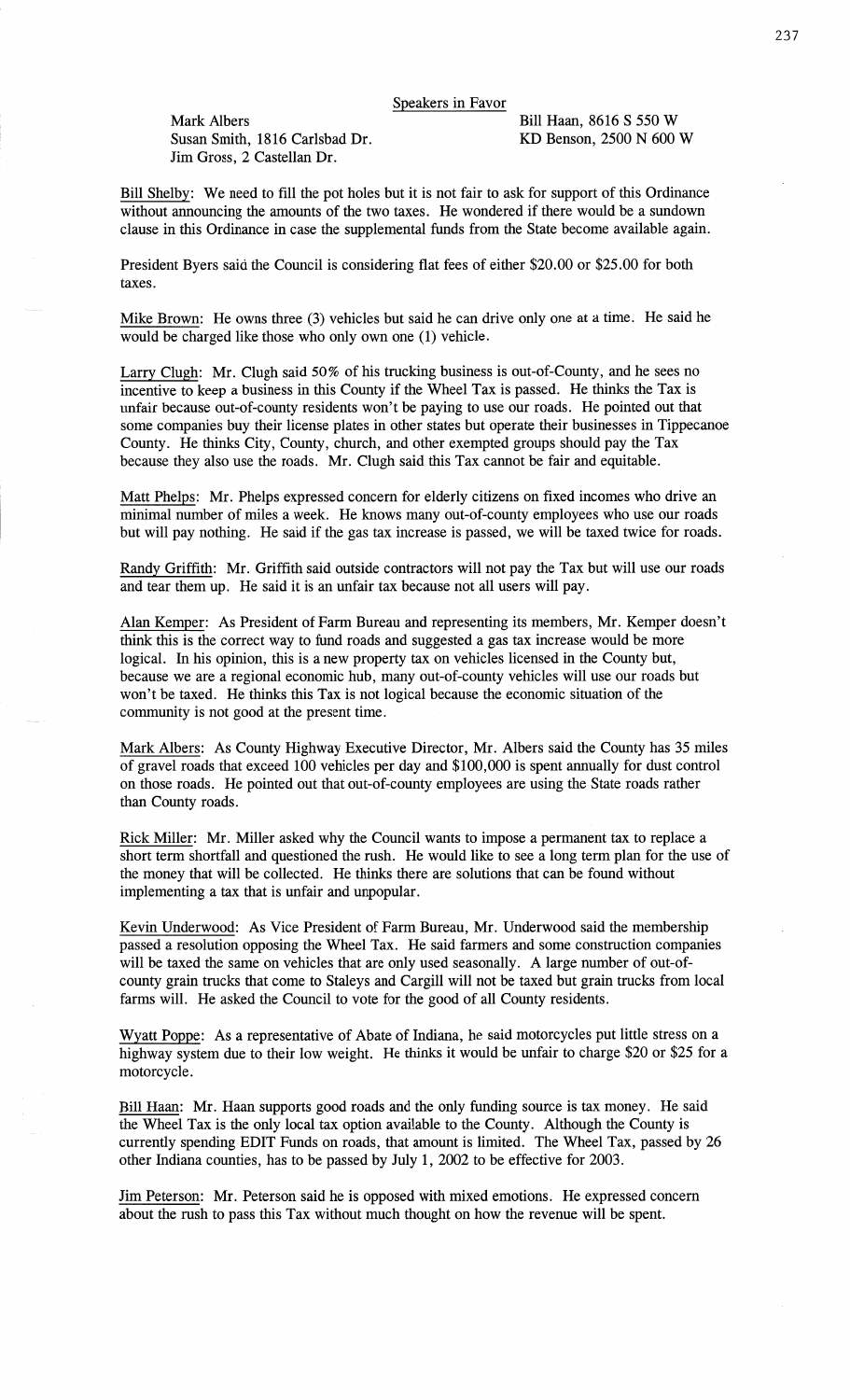**Susan** Smith: Ms **Smith said** she attended the **presentation** on this Tax at the Public **Hearing last**  month and believes there is a plan for spending the revenue. She said elected officials must sometimes do unpopular things.

KD **Benson:** Commissioner Benson reported that they received **many** calls concerning the proposed Wheel Tax, but said the **Commissioners** received daily calls throughout the year from citizens wanting their roads widened and/or resurfaced. She said the Legislators are not doing much to **help** counties financially, and counties **have** no control over the amount of gas tax collected. The Wheel Tax is the only tax we can control locally.

Robert Morgan: Mr. Morgan **said** senior citizens on fixed incomes aren't being **taken** into account when considering this tax. He **said** the County **seems** to be able to find money to add recreation but can't find money for roads. He thinks some of the problems on gravel **roads** are caused by excessive speed of drivers.

Robin Vandeventer: Ms Vandeventer thinks **this** is an unfair tax that will hurt small businesses. She is **also** concerned about the effect this Tax will have on senior **citizens.** 

Jim Gross: Mr. **Gross** supports the Tax because he said **there** are limited options available to fund roads. He would rather **spend** money for good roads **than** to pay for repairs for his vehicles.

Chris **Amos:** Mr. Amos said he pays a heavy use tax already for his vehicle and doesn't want to pay another **tax.** 

Jim Buck: Mr. Buck thinks there are other ways to **fund** roads, and the **State** should give us other options. He thinks this is another property tax.

#### **COUNCILMEMBER'S COMMENTS**

Jeffrey Kessler: Councilmember Kessler thinks **this** is the wrong tax at the wrong time. He **said <sup>a</sup>**Gas Tax is more equitable and **a** proven and reliable source of highway funding. He **thinks** the State needs a Business Plan.

Connie Basham: Councilmember **Basham** agrees there is **a** need for road funding but said not every tax is good for every county. A large out-of-county workforce and Purdue University make Tippecanoe County unique because so many of their drivers **don't** license their cars in Tippecanoe County and therefore would not pay the Wheel **Tax.** Councilmember Basham suggested implementing Impact Fees **and/or imposing** an increase in local Income **Tax.** 

Jeffrey Kemper: Councilmember Kemper said the Wheel Tax is **a** user fee and this Council has been **a** strong advocate of user fees. He **doesn't** feel comfortable with waiting for the State to increase the Gas Tax, but thinks we need to improve our roads now. As **a** hub county, we should be **a** leader and insure ourselves against further road problems. Councilmember Kemper knows that no one wants another tax but thinks it would probably cost only \$20.00 per vehicle.

Ronald Fruitt: Councilmember Fruitt understands the dilemma of **State** controlling the Gas Tax and only giving us the limited **option** of the Wheel Tax to **fund** our **roads.** Although he **doesn't**  feel strongly about the Wheel Tax one way or the other, he speculated that if State **surplus**  money becomes available for roads at a later date it may not be passed our way because we **have**  already taken care of the problem by implementing the Wheel Tax. He would like this issue to move to a second reading to give the Council time to gather more information.

Margaret Bell: Councilmember Bell said the County should look at other funding **options** before adding **a** tax.

Kathy Vernon: Councilmember **Vernon** stated we all agree the roads need fixed but she questioned if the Wheel Tax is the right vehicle for road funding. She agreed with some of the speakers tonight that the cost of the Tax was not well defined and the issue has been rushed. Councilmember Vernon thinks the County needs a long **term** plan for funding specific roads and, no matter how the vote goes tonight, she said discussion for funding roads needs to continue.

Dave Byers: Councilmember Byers **said,** as the only representative for rural citizens on the Council, he understands the pain of living on a gravel **road.** It costs him **\$100.00** annually for dust control but he **said** he would be willing to put that toward **roads.** He would like a second reading on this issue to see if the State **passes** a Gas Tax increase **and,** if they do, he will vote against it on second reading.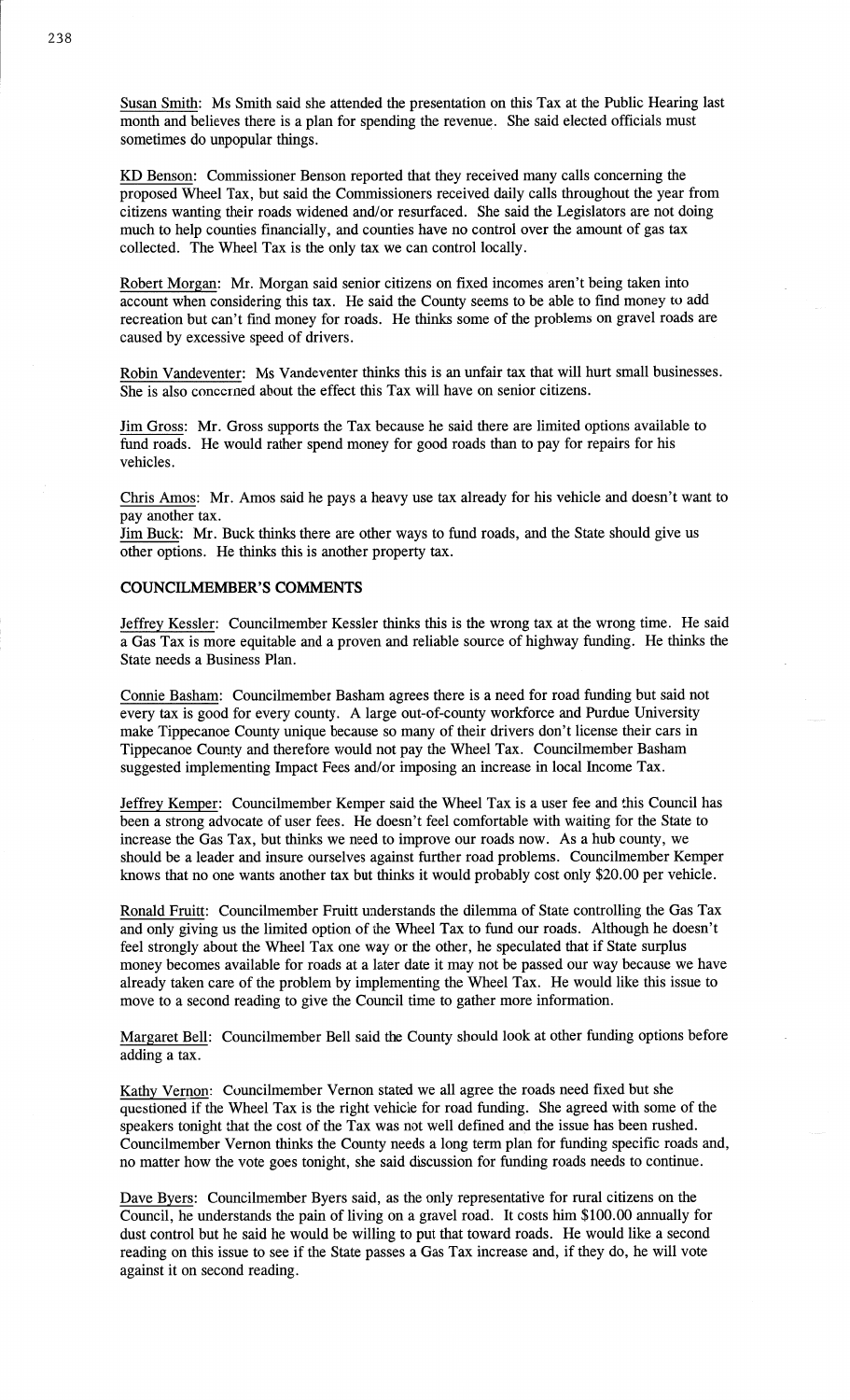#### *ORDINANCE 2002-23-CL: Establishing a Motor Vehicle Excise Tax and Wheel Tax*

**0** Councilmember Kemper moved to approve Ordinance 2002-23-CL establishing a flat fee of \$20.00 for the County Motor Vehicle Excise Surtax per vehicle and **a** fat fee of \$20.00 for the Wheel Tax per vehicle on first reading, seconded by **Councilmember** Fruitt.

**Attorney Luhman** read the Ordinance:

(quote)

## **ORDINANCE** NO. **2002-23-CL**

## **ESTABLISHING TIPPECANOE COUNTY MOTOR VEHICLE EXCISE** TAX AND **WHEEL** TAX

WHEREAS, **Indiana Code** 6-3.5-4 et *seq.* (the **Excise** Tax Act) authorizes the county council of any county to **impose,** by ordinance, an **annual** license excise surtax (the County Motor Vehicle Excise Surtax) at a rate of not less than 2% nor more **than** 10% or at **a specific**  amount of at least \$7.50 and not more **than** \$25.00 on certain vehicles registered in the county; and

**WHEREAS, Indiana** Code **6-3.5-5** et *seq.* (the Wheel Tax Act) authorizes the county council of any county to impose by ordinance, an annual Wheel tax **(the Wheel Tax)** at a rate of not less than \$5 .00 nor more than \$40.00 on certain classifications of **vehicles** not **exempted**  from the wheel tax and registered in the county; and

**WHEREAS,** the **Excise** Tax Act and the Wheel Tax Act (collectively, the Act) **each**  require **that** the County **Motor Vehicle** Excise **Surtax** and the Wheel Tax be **imposed**  concurrently; and

**WHEREAS,** Tippecanoe **County** (the County) and the **municipalities within** the County have **experienced a** decline in revenue necessary to support the **safe,** all-weather operation of the **road** and street system in the County; and

**WHEREAS,** the County Council of the County deems it **necessary** to now **impose** the County Motor **Vehicle** Excise **Surtax** and the Wheel **Tax.** 

## **NOW, THEREFORE,** BE IT **ORDAINED** BY THE **COUNTY COUNCIL** OF **TIPPECANOE COUNTY, INDIANA THAT:**

1. **Effective** December 31, 2002, all passenger vehicles, motorcycles and trucks with **a** declared gross weight of less than **11,000 pounds** registered in the County, **shall** be subject to an **annual** license excise surtax of **[\$20.00** per vehiclel, all in **accordance** with the provisions of the Excise Tax Act. The County Treasurer shall deposit revenue received from the **annual** license excise **surtax** into a **fund** to be known as the Tippecanoe **County Surtax** Fund and **shall** allocate and distribute the fund 1n **accordance** with the Act.

2. Effective December 31, 2002, the following classes of **vehicles,** registered in the County, **shall** be subject to an **annual** wheel tax as set forth below, in accordance with the provisions of the Wheel Tax **Act.** The County Treasurer shall deposit revenue received from the wheel tax into a fund to be known as the **Tippecanoe** County Wheel Tax Fund and **shall** allocate and distribute the fund in accordance with the **Act.** 

|    | Vehicle Classification     | Annual Wheel Tax |
|----|----------------------------|------------------|
| a) | <b>Buses</b>               | \$20.00          |
| b) | <b>Recreation Vehicles</b> | \$20.00          |
| C) | Semi Trailers              | \$20.00          |
| d) | Tractors                   | \$20.00          |
| e) | Trailers                   | \$20.00          |
|    | Trucks                     |                  |
|    |                            |                  |

3. The **definitions** set forth in the Act **shall** apply to **this Ordinance.** 

4. **This** Ordinance may be **rescinded** and the rates set **forth** herein may be **decreased**  or increased **only** in accordance with the **Act.**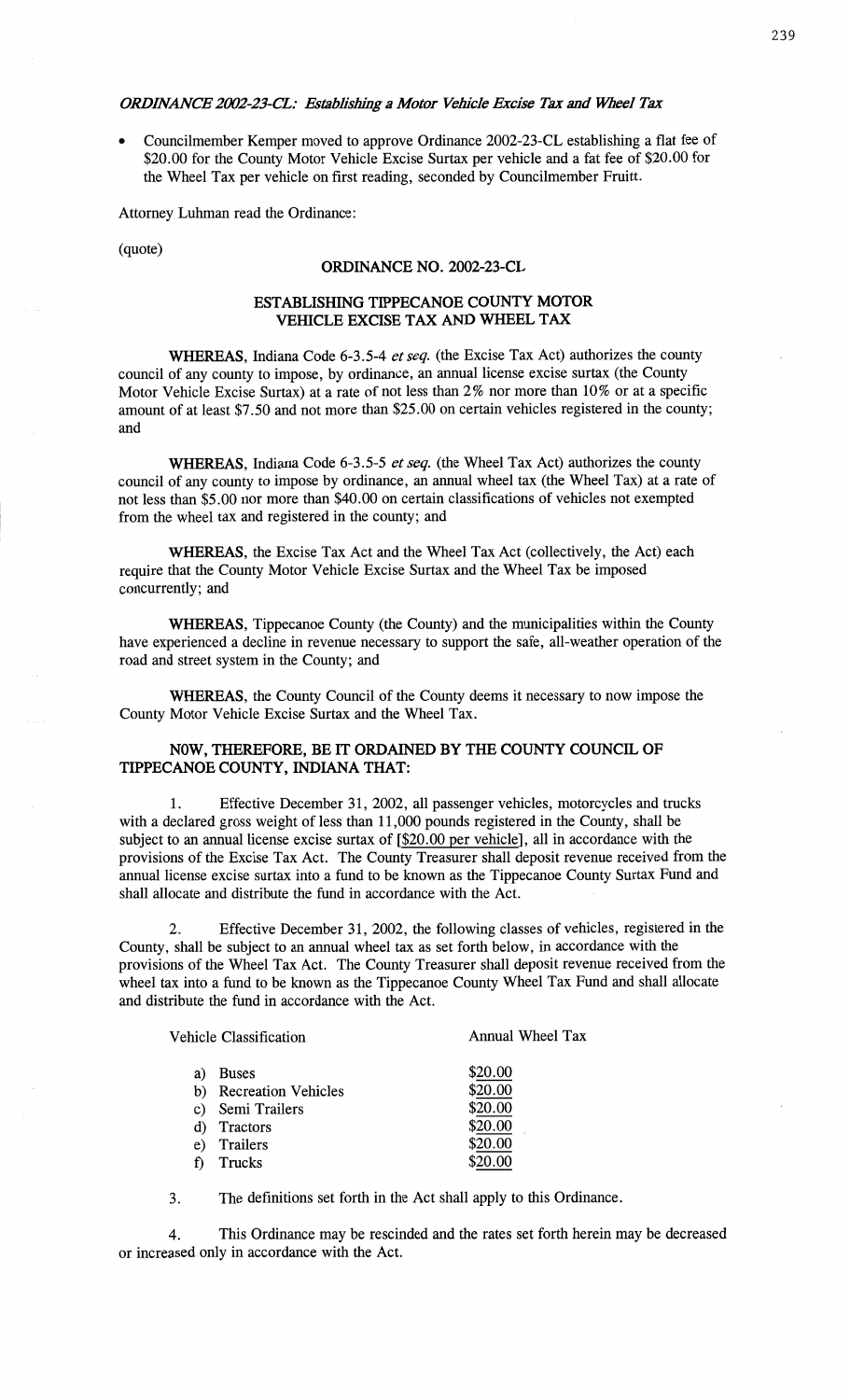5. The County Auditor is hereby directed to send **a** copy of this Ordinance to the **commissioner** of the Bureau of Motor Vehicles as required by the Act.

**This** Ordinance shall be effective **upon passage.** 

Presented to the County Council of Tippecanoe County, Indiana, and read in **full** for the first time, and approved this 5th day of June, 2002, by the following vote:

|                   | VOTE | TIPPECANOE COUNTY COUNCIL     |
|-------------------|------|-------------------------------|
| David S. Byers    |      | David S. Byers, President     |
| Connie Basham     |      | Connie Basham, Vice President |
| Jeffrey Kessler   |      | Jeffrey Kessler               |
| Jeffrey A. Kemper |      | Jeffrey A. Kemper             |
| Kathy Vernon      |      | <b>Kathy Vernon</b>           |
| Margaret K. Bell  |      | Margaret K. Bell              |
| Ronald L. Fruitt  |      | Ronald L. Fruitt              |
| ATTEST:           |      |                               |

Robert A. Plantenga, Auditor

Presented to the County Council of Tippecanoe County, Indiana, and read in full for the second time, and adopted this day of **,** 2002, by the following vote:

|                   | <b>VOTE</b> | TIPPECANOE COUNTY COUNCIL     |
|-------------------|-------------|-------------------------------|
| David S. Byers    |             | David S. Byers, President     |
| Connie Basham     |             | Connie Basham, Vice President |
| Jeffrey Kessler   |             | Jeffrey Kessler               |
| Jeffrey A. Kemper |             | Jeffrey A. Kemper             |
| Kathy Vernon      |             | <b>Kathy Vernon</b>           |
| Margaret K. Bell  |             | Margaret K. Bell              |
| Ronald L. Fruitt  |             | Ronald L. Fruitt              |
| ATTEST:           |             |                               |

Robert A. Plantenga, Auditor

(unquote)

Attorney **Luhman** clarified that the Ordinance can be amended before second reading if it passes on first reading tonight. If there is not a majority vote tonight, there will be no second reading.

Auditor Plantenga recorded the vote:

| <b>Ronald Fruitt</b> | Yes |
|----------------------|-----|
| <b>Margaret Bell</b> | No  |
| Kathy Vernon         | No  |
| Jeffrey Kemper       | Yes |
| Jeffrey Kessler      | No  |
| Connie Basham        | No  |
| David Byers          | Yes |